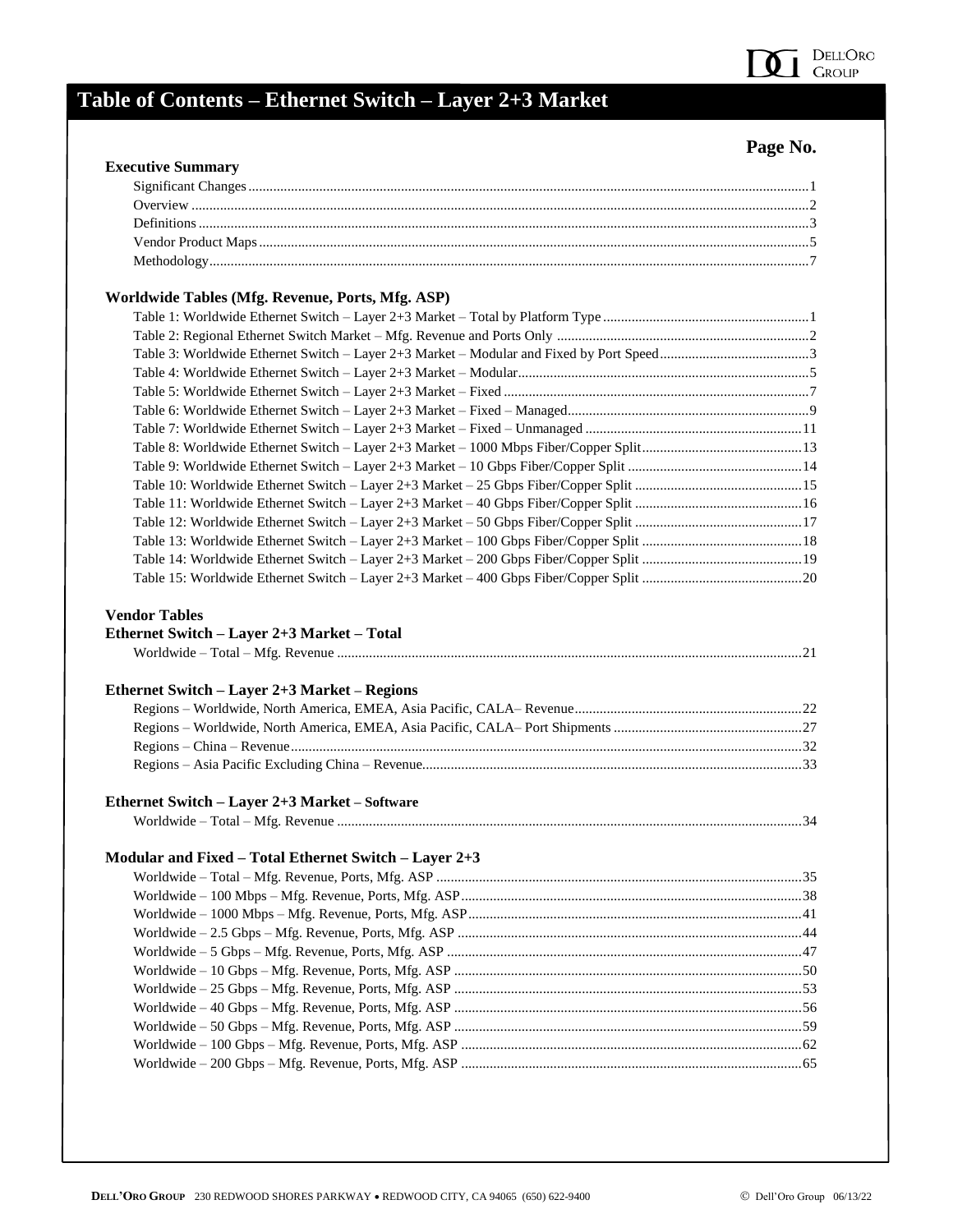

## Table of Contents - Ethernet Switch - Layer 2+3 Market

|                                               | Page No. |
|-----------------------------------------------|----------|
|                                               |          |
| <b>Modular Ethernet Switch - Layer 2+3</b>    |          |
|                                               |          |
|                                               |          |
|                                               |          |
|                                               |          |
|                                               |          |
|                                               |          |
|                                               |          |
|                                               |          |
|                                               |          |
|                                               |          |
|                                               |          |
|                                               |          |
| Fixed Ethernet Switch - Layer 2+3             |          |
|                                               |          |
|                                               |          |
|                                               |          |
|                                               |          |
|                                               |          |
|                                               |          |
|                                               |          |
|                                               |          |
|                                               |          |
|                                               |          |
|                                               |          |
|                                               |          |
| Fixed – Managed Ethernet Switch – Layer 2+3   |          |
|                                               |          |
|                                               |          |
|                                               |          |
|                                               |          |
|                                               |          |
|                                               |          |
|                                               |          |
|                                               |          |
|                                               |          |
|                                               |          |
|                                               |          |
|                                               |          |
| Fixed – Unmanaged Ethernet Switch – Layer 2+3 |          |
|                                               |          |
|                                               |          |
|                                               |          |
|                                               |          |
|                                               |          |
|                                               |          |
|                                               |          |
|                                               |          |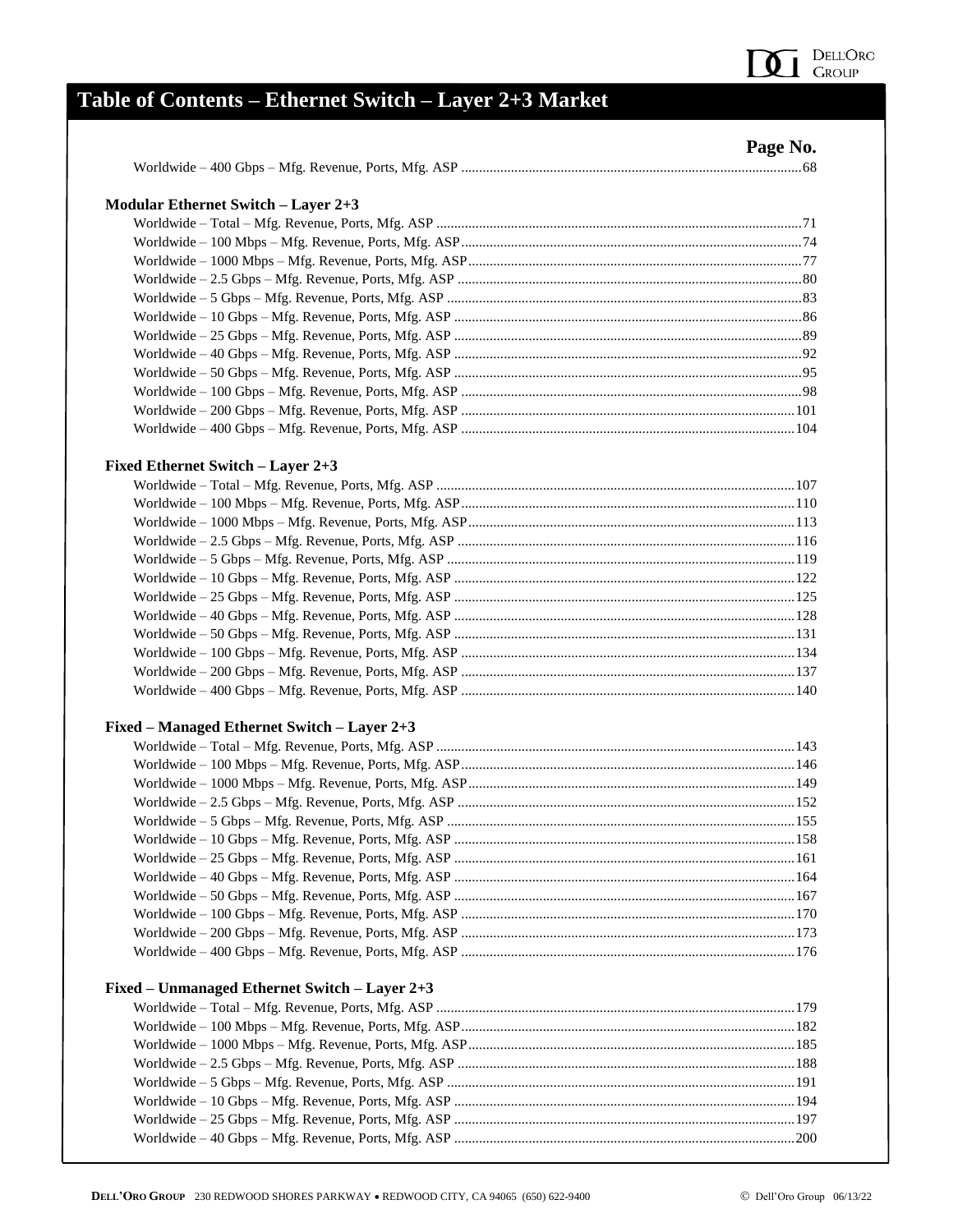

## Table of Contents - Ethernet Switch - Layer 2+3 Market

|                                                    | Page No. |
|----------------------------------------------------|----------|
|                                                    |          |
|                                                    |          |
|                                                    |          |
|                                                    |          |
| 1000 Mbps Fiber/Copper Ethernet Switch - Layer 2+3 |          |
|                                                    |          |
|                                                    |          |
|                                                    |          |
| 10 Gbps Fiber/Copper Ethernet Switch - Layer 2+3   |          |
|                                                    |          |
|                                                    |          |
|                                                    |          |
|                                                    |          |
|                                                    |          |
|                                                    |          |
| 25 Gbps Fiber/Copper Ethernet Switch - Layer 2+3   |          |
|                                                    |          |
|                                                    |          |
|                                                    |          |
|                                                    |          |
|                                                    |          |
|                                                    |          |
|                                                    |          |
|                                                    |          |
|                                                    |          |
|                                                    |          |
|                                                    |          |
| 50 Gbps Fiber/Copper Ethernet Switch - Layer 2+3   |          |
|                                                    |          |
|                                                    |          |
|                                                    |          |
|                                                    |          |
|                                                    |          |
| 100 Gbps Fiber/Copper Ethernet Switch - Layer 2+3  |          |
|                                                    |          |
|                                                    |          |
|                                                    |          |
|                                                    |          |
|                                                    |          |
|                                                    |          |
| 200 Gbps Fiber/Copper Ethernet Switch - Layer 2+3  |          |
|                                                    |          |
|                                                    |          |
|                                                    |          |